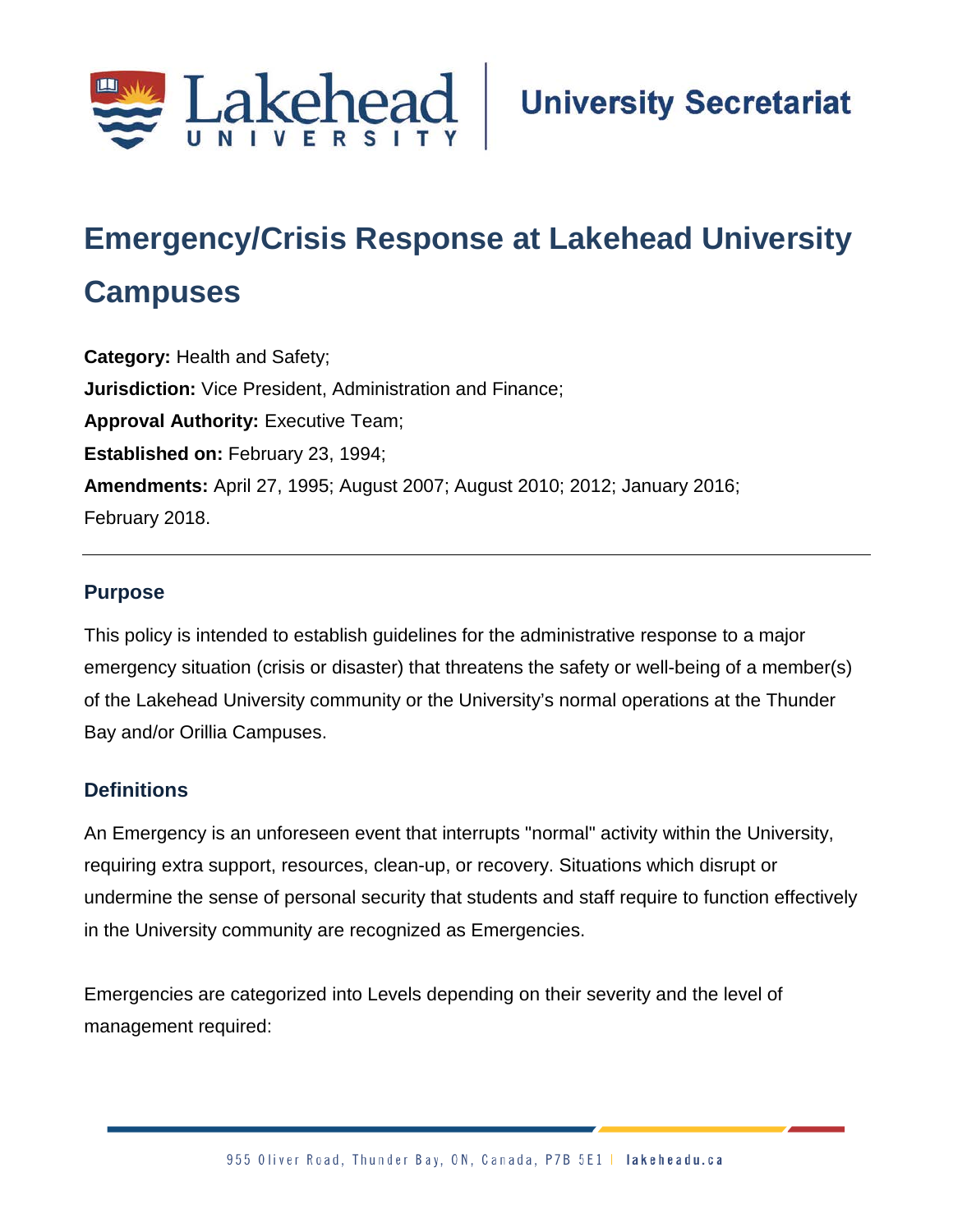Level 1. Typically individual Emergencies: those which significantly impair the ability of an individual to function within his/her role within the University community;

**Level 2.** Departmental or functional Emergencies: those which significantly impair the ability of a department or functional group to deliver services, but which do not significantly impair the ability of the University to continue providing services; and

Level 3. Emergencies which significantly impair the ability of the institution to deliver core services (ie. computing, library services, student records, admission and registration processes, payroll), academic, research and administrative services, and/or basic utility services i.e. hydro, water, gas, phone; or Emergencies which adversely affect, or present a clear and imminent danger to the safety of any number of persons within the University community (e.g. building structure failure, violent incident, multiple casualties or fatalities, serious disease epidemic).

Examples of Emergencies could include: fire, civil disorder, severe weather, explosion, environmental hazard, dangerous/unwanted persons on campus, firearm discharge, utility failure, disease epidemic, fatality or serious accident on campus, bomb threat, etc.

# **Emergency Operations Control Group (EOCG)**

Designated group of staff responsible for direction of Emergency response to minimize the effects of the Emergency. The following are permanent members of the EOCG:

**Thunder Bay Campus** - President, Vice President (Administration & Finance), Provost & Vice President (Academic), Vice President (Research & Innovation), Director of Security Services, Chief of Staff & Director of Media Relations.

**Orillia Campus** – President, Principal, Associate Vice President (Orillia Campus), Marketing & Communications Associate, Human Resources Associate, Facilities Manager, Administrative Officer, and Security Services Coordinator. Other University employees may be seconded to the EOCG as required.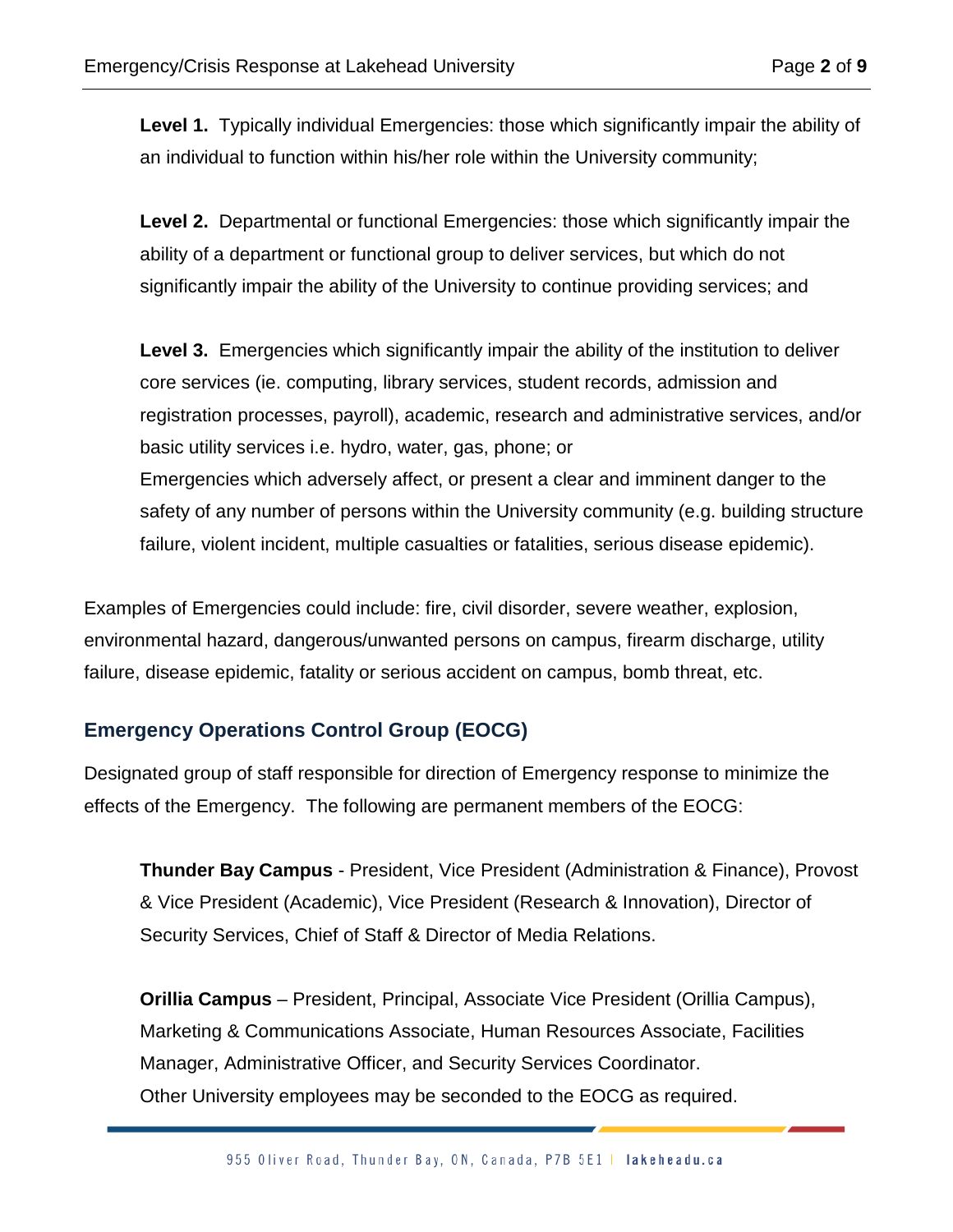# **Emergency Operations Centre (EOC)**

Space prepared for Emergency response coordination and recovery planning. The following rooms are designated as potential EOC locations:

**Thunder Bay campus:** Governance Conference Room, Vice Presidents' Conference Room, Conference Room A (Bartley Residence), Physical Plant Boardroom in Avila Centre.

**Orillia Campus:** Heritage Place meeting room and Residence meeting room.

# **Policy**

#### **Preparation and Support Strategies:**

Lakehead University is committed to the creation and maintenance of a safe environment for students, faculty, staff and visitors. Lakehead University commits to emergency preparation that includes planning, drills, exercises, training, supporting and ensuring the continuity of operations.

#### **Response Strategies:**

When an Emergency at any Level occurs, the following main purposes, with this order of priority, will determine the response:

- a. to protect lives;
- b. to protect the health and safety of all responders;
- c. to protect property and infrastructure;
- d. to protect the environment; and
- e. to restore the academic, research and administrative operations of the University.

Response strategy is also related to the Level of Emergency experienced.

**Level 1.** These Emergencies require routine response and are managed by the Office of Security Services. Management of the Emergency focuses on the delivery of basic primary response services (e.g. through Security, Police, Fire, Ambulance) and coordination of basic secondary response services (e.g. through Health and Safety, Physical Plant, the Chief of Staff & Director of Media Relations).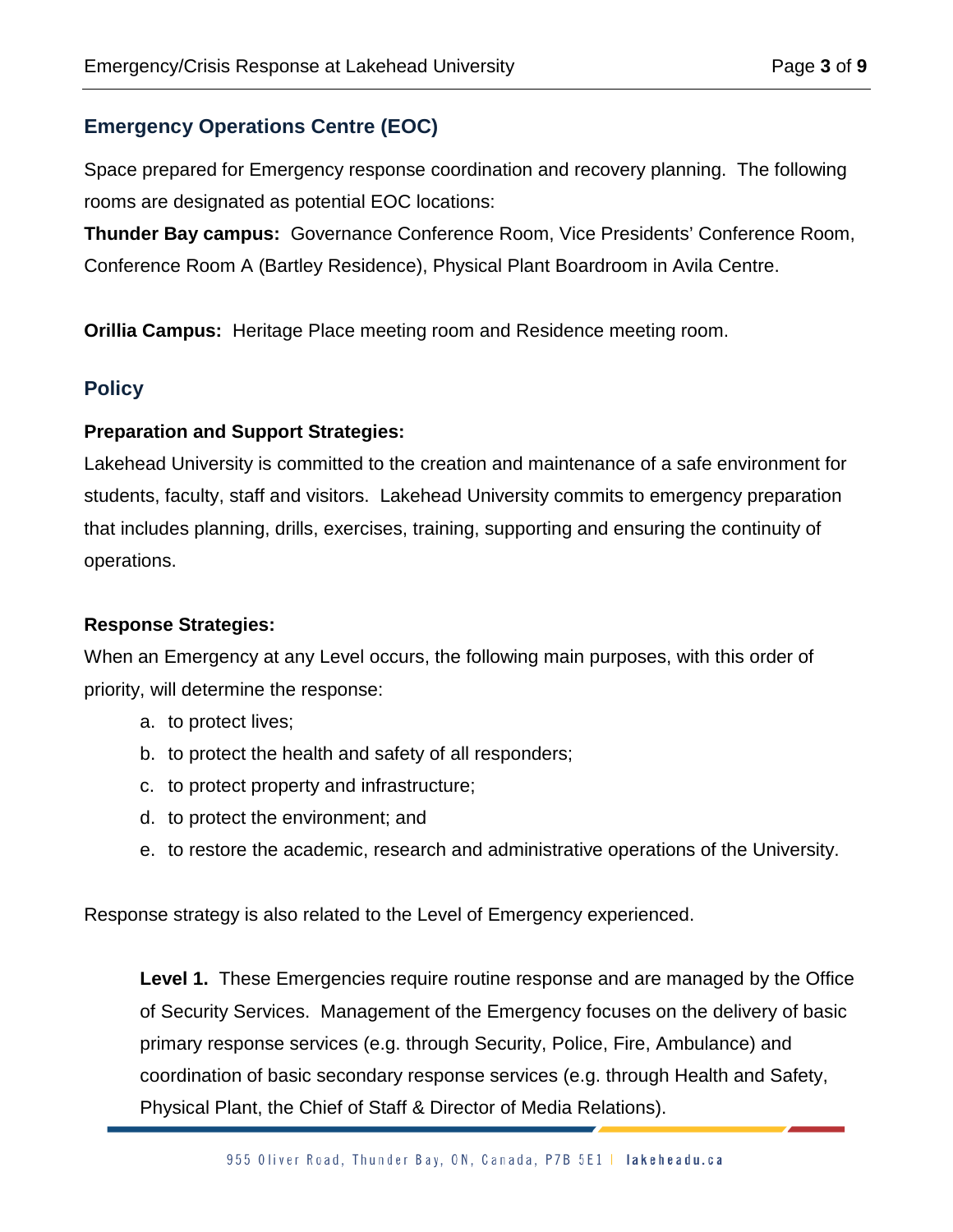**Level 2.** These Emergencies require enhanced response, beyond the routine actions required for Level 1 Emergencies. Response activities are managed on-site by:

**Thunder Bay Campus -** a senior security officer, as directed by external primary responders (e.g. Police, Fire, Ambulance), the Director, Security Services and/or the Vice President (Administration & Finance). If the Emergency warrants, the Vice President (Administration & Finance) in consultation with the Director, Security Services, may request additional staff involvement from members of the affected department, or EOCG members.

**Orillia Campus** - the Security Services Coordinator, as directed by external primary responders (e.g. Police, Fire, Ambulance), and/or the Principal. If the Emergency warrants, the Principal in consultation with the Security Services Coordinator may request additional staff involvement from members of the affected department, or EOCG members.

Media relations support is provided on-site by a representative of the Chief of Staff & Director of Media Relations.

**Level 3.** These Emergencies, by definition, require response actions necessitating the use of resources in addition to those possessed by Lakehead University. Initial response will be similar to those for Level 1 and 2 Emergencies but a Level 3 Emergency may also require the activation by:

**Thunder Bay Campus** - the Vice President (Administration & Finance) of the EOC, staffed by the EOCG.

**Orillia Campus** – the Principal or designate.

The EOC serves as a single focal point for the management of information, decisionmaking, communications, and resource support and allocation during both the Emergency response and recovery processes.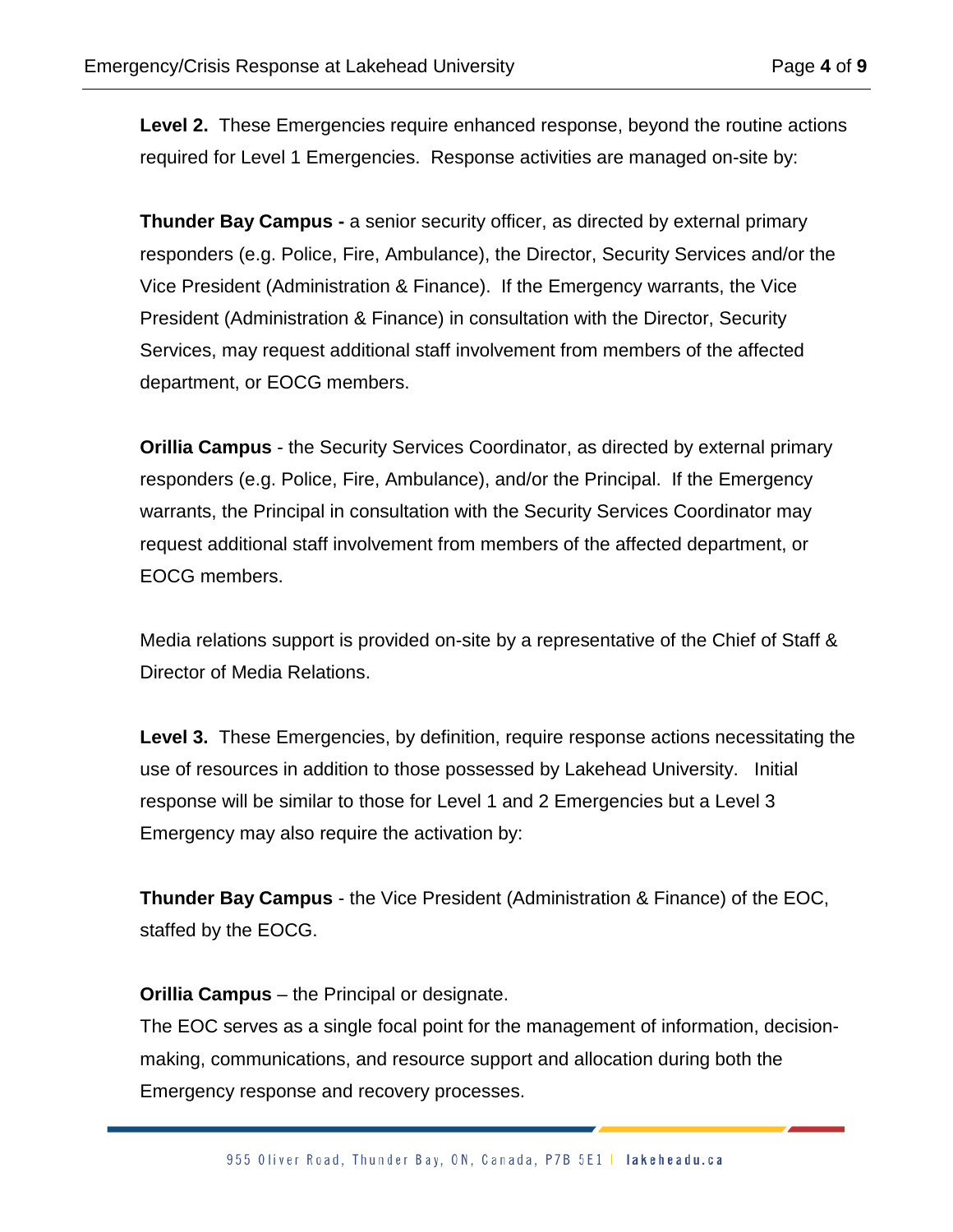#### **Response Procedures:**

All emergencies have six main phases:

- 1. Emergency occurs;
- 2. Assessment/First Response;
- 3. Action
- 4. Communication;
- 5. Recovery; and
- 6. Return to Normal Operations.

These six phases translate at each of the Emergency Levels into the following scenarios:

#### **Level 1.**

- 1. Emergency occurs.
- 2. Security is alerted and an officer is dispatched.
- 3. Security officer assesses the nature of the Emergency and the response required, and confirms the Level 1 Emergency categorization. The security officer continually monitors the Level of Emergency.
- 4. Security officer requests additional support as needed (e.g. Security Services Coordinator/Director, Police, Fire Department, paramedics, Health and Safety, Physical Plant, Media Relations).
- 5. First response Emergency assistance is rendered as required.
- 6. Any pertinent communications to the University community, President's Office, external media or members of the public are released.
- 7. University response is rendered as required and Emergency ends.
- 8. Recovery phase and return to normal operations are usually quite short in duration for Level 1 Emergencies.

#### **Level 2.**

- 1. Emergency occurs.
- 2. Security is alerted and an officer is dispatched.
- 3. Security officer assesses the Emergency and the response required.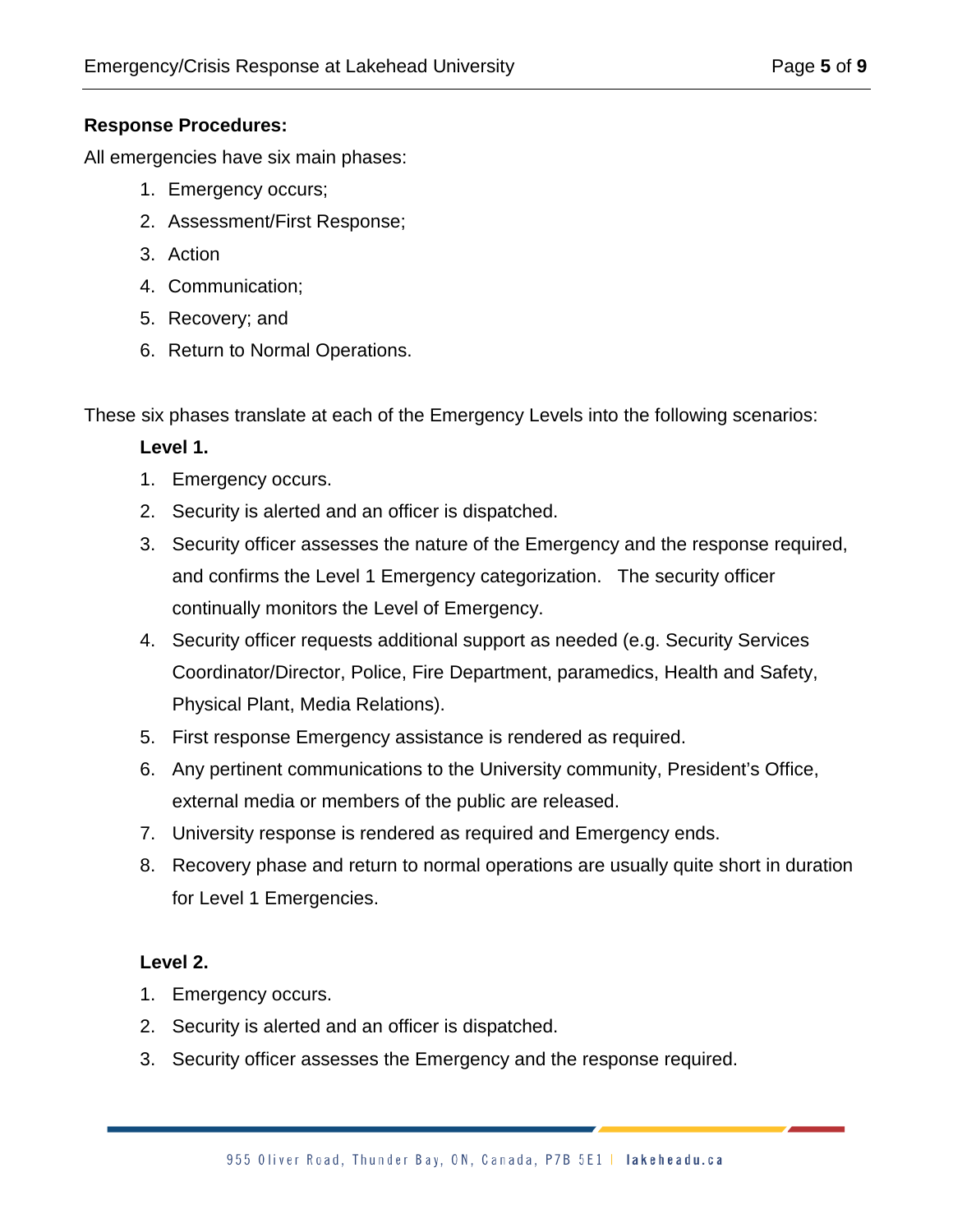- 4. Security officer requests additional support as needed (e.g. Security Services Coordinator/Director, Police, Fire Department, paramedics, Health and Safety, Physical Plant, Chief of Staff & Director of Media Relations).
- 5. Security Services Coordinator/Director determines that the Emergency response required is beyond the capabilities of the Security Office and contacts the Vice President (Administration & Finance) – Thunder Bay Campus, and/or the Principal – Orillia Campus.
- 6. Emergency response is rendered as required.
- 7. Communication:

**Thunder Bay Campus** - Vice President (Administration & Finance) notifies the President and determines if additional staff or members of the EOCG are required to manage Emergency response or recovery operations.

**Orillia Campus** – Principal notifies the President and determines if additional staff or members of the EOCG are required to manage Emergency response or recovery operations.

- 8. Any pertinent communications to the University community, external media or members of the public are released through the Chief of Staff & Director of Media Relations.
- 9. Recovery phase begins, as managed by the Vice President (Administration & Finance) – Thunder Bay Campus, and Principal – Orillia Campus.
- 10. Return to normal operations.

#### **Level 3.**

- 1. Emergency occurs.
- 2. Security is alerted and an officer is dispatched.
- 3. Security officer assesses the Emergency and the response required.
- 4. Security officer requests additional support as needed (e.g. Security Services Coordinator/Director, Police, Fire Department, paramedics, Health and Safety, Physical Plant, Chief of Staff & Director of Media Relations).
- 5. Security Services Coordinator/Director determines that the Emergency response required is beyond the capabilities of the Security Office and contacts the Vice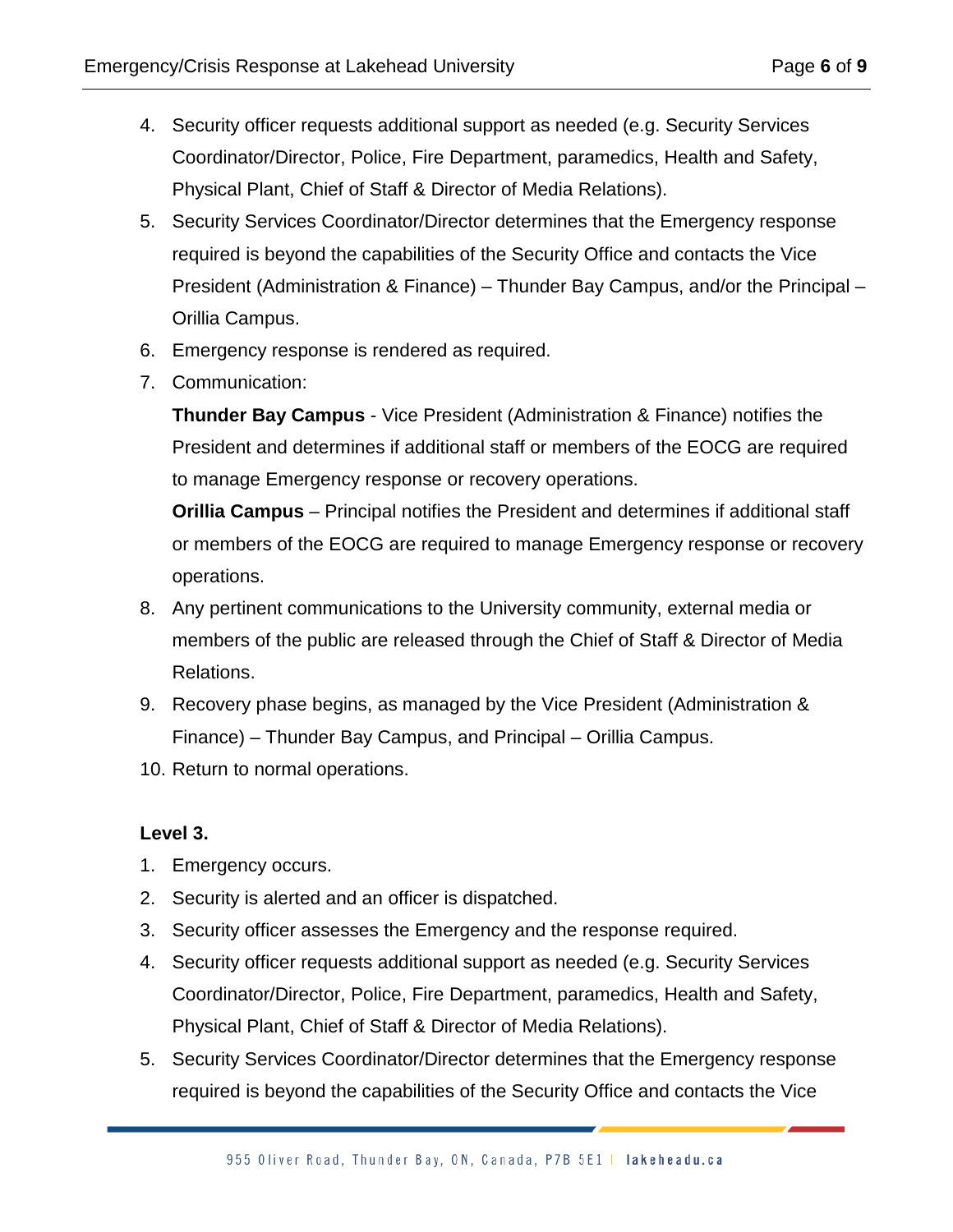President (Administration & Finance) – Thunder Bay Campus and/or the Principal – Orillia Campus.

- 6. Emergency response is rendered as required.
- 7. Communication:

**Thunder Bay Campus** - Vice President (Administration & Finance) notifies the President and may convene the EOCG in a designated EOC location. Additional staff may be added to the EOCG as required. Any pertinent communications to the University community, external media or members of the public are released. **Orillia Campus** – Principal notifies the President and may convene the EOCG in a designated EOC location. Additional staff may be added to the EOCG as required. Any pertinent communications to the University community, external media or members of the public are released through the Chief of Staff & Director of Media Relations.

- 8. Recovery phase begins, as managed by the Vice President (Administration & Finance) – Thunder Bay Campus, and Principal – Orillia Campus.
- 9. Return to normal operations.

#### **Recovery Phase**

This phase recognizes that Emergencies may have short-and long-term social and psychological effects that impair the ability of staff and students to function properly, even though physical evidence of the event is no longer evident. Accordingly, crisis counseling will be offered as required to those directly involved in or affected by a traumatic event. This service will be arranged by the Office of Human Resources in conjunction with Student Health and Counseling Services.

In addition, the recovery phase will also include a review of the University's response to the Emergency to determine the effectiveness of the Emergency response and recovery operations, and to prepare for any external inquiries prompted, or likely to be prompted, from the event. The recovery phase for major Emergencies may be long in duration.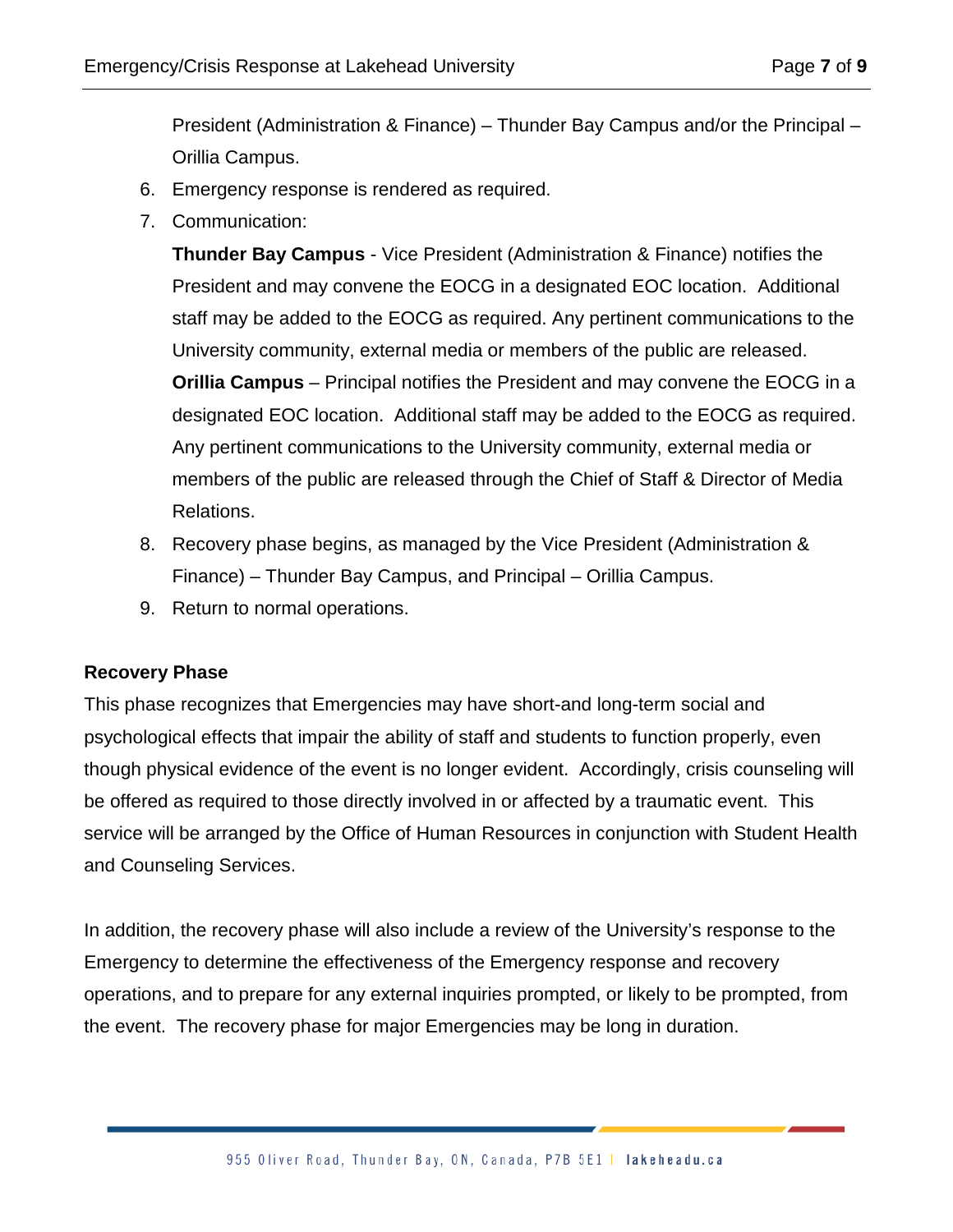#### **General**

If an emergency involves animals housed in University animal care facilities, the Animal Care Committee Veterinarian and Chair of the Animal Care Committee will be called by the Vice President (Research & Innovation) to deal with known or possible injuries or stresses suffered by the animals.

[https://www.lakeheadu.ca/research-and-innovation/ethics/animal-care-and-use-program](https://www.lakeheadu.ca/research-and-innovation/ethics/animal-care-and-use-program-policies-and-procedures)[policies-and-procedures](https://www.lakeheadu.ca/research-and-innovation/ethics/animal-care-and-use-program-policies-and-procedures)

If the Emergency involves radioactive substances, the Lab & Biosafety Specialist will be notified.

In departments or areas where specialized Emergency response protocols are required (e.g. response to hazardous conditions, emergency in restricted areas etc.), the Office of Human Resources, Security Services and Physical Plant must be advised by the Vice President (Administration & Finance) and provided with these protocols.

All University personnel likely to be involved in the response to an Emergency will participate in appropriate training or exercises, as required or needed. Annual training will be available through the Offices of Human Resources and Security Services.

#### **Review**

The Vice-President (Administration & Finance) will review this policy within five years to ascertain if any amendments are necessary.

**Review Period:** 5 years; **Date for Next Review:** 2022-2023; **Related Policies and Procedures:** To be determined; **Policy Superseded by this Policy:** None.

The University Secretariat manages the development of policies through an impartial, fair governance process, and in accordance with the Policy Governance Framework. Please